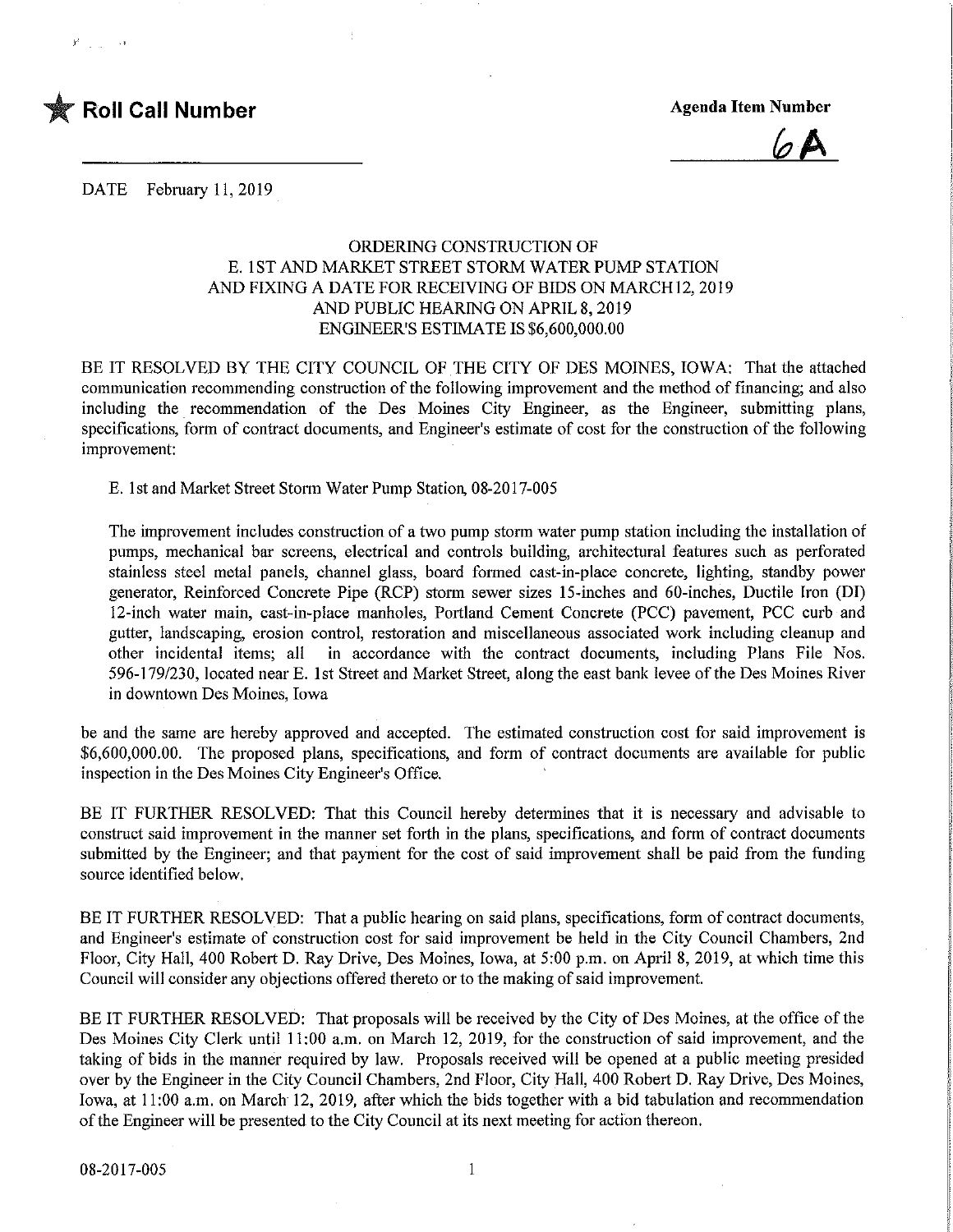

DATE February 11,2019

BE IT FURTHER RESOLVED: That an appropriate Notice to Bidders for said improvement be posted, and Notice of Public Hearing for said improvement be published in the Des Moines Register, all as provided and directed by Chapter 26 and/or 314, Code of Iowa.

(City Council Communication Number  $\frac{19.06H}{\text{attached.}}$  attached.)

Moved by to adopt.

FORM APPROVED: FUNDS AVAILABLE

Kathleen Vanderpool ^Deputy City Attorney

Robert L. Fagen Des Moines Finance Director

Funding Source: Recom 2017-2018 CIP, Page Storm  $-6$ , Flood Mitigation Improvements, SM087

| <b>COUNCIL ACTION</b> | <b>YEAS</b> | <b>NAYS</b> | <b>PASS</b> | <b>ABSENT</b>   |
|-----------------------|-------------|-------------|-------------|-----------------|
| <b>COWNIE</b>         |             |             |             |                 |
| <b>BOESEN</b>         |             |             |             |                 |
| <b>COLEMAN</b>        |             |             |             |                 |
| <b>GATTO</b>          |             |             |             |                 |
| <b>GRAY</b>           |             |             |             |                 |
| <b>MANDELBAUM</b>     |             |             |             |                 |
| WESTERGAARD           |             |             |             |                 |
| <b>TOTAL</b>          |             |             |             |                 |
| <b>MOTION CARRIED</b> |             |             |             | <b>APPROVED</b> |
|                       |             |             |             |                 |
|                       |             |             |             |                 |

I, Diane Rauh, City Clerk of said City Council, hereby certify that at a meeting of the City Council, held on the above date, among other proceedings the above was adopted.

IN WITNESS WHEREOF, I have hereunto set my hand and affixed my seal the day and year first above written.

Mayor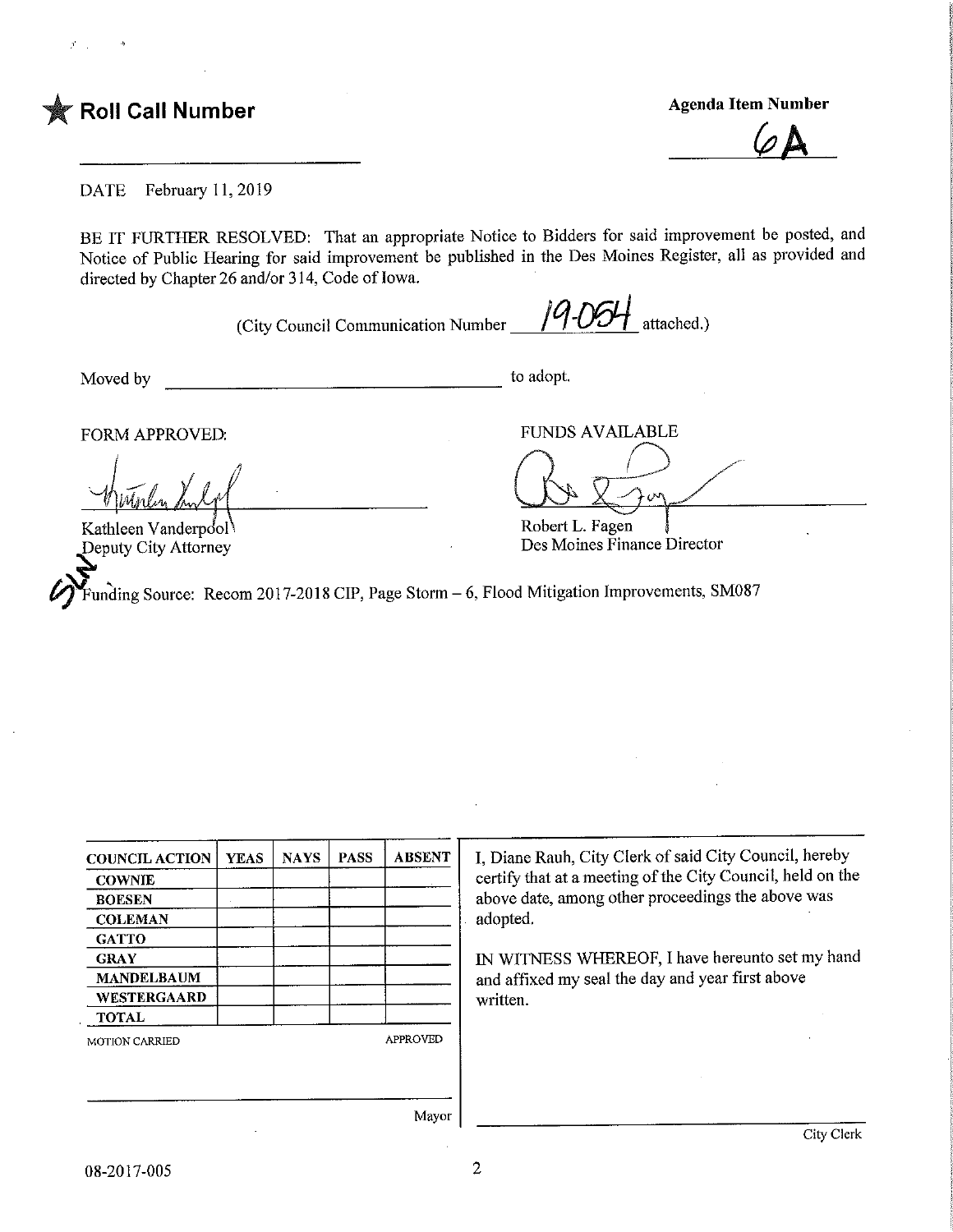## CONSTRUCTION ESTIMATE

CITY OF DES MOINES, IOWA

 $\sim$ 

Activity ID 08-2017-005

1/22/2019

 $\mathcal{A}$ 

## PROJECT: E. 1ST AND1ARKET STREET STORM WATER PUIVIP STATION

|          |                  |                                                       |             | <b>ESTIMATED UNITS</b> |                   | AMOUNT         |
|----------|------------------|-------------------------------------------------------|-------------|------------------------|-------------------|----------------|
| NO.      | <b>ITEM CODE</b> | <b>DESCRIPTION</b>                                    | <b>UNIT</b> | <b>TOTAL</b>           | <b>UNIT PRICE</b> | <b>TOTAL</b>   |
| $0001$ * | 11020-108-A      | MOBILIZATION                                          | <b>LS</b>   | $\mathbf{1}$           | \$385,746.86      | \$385,746.86   |
| $0002$ * | 11010-108-A      | CONSTRUCTION SURVEY                                   | LS.         | $\left\{ \right.$      | \$20,000.00       | \$20,000.00    |
| 0003 *   | EST. REF.        | TRAFFIC CONTROL                                       | <b>LS</b>   | 1                      | \$21,135.00       | \$21,135.00    |
| $0004$ * | 10010-108-A-0    | DEMOLITION                                            | <b>LS</b>   | $\mathbf{1}$           | \$140,000.00      | \$140,000.00   |
| 0005     | EST. REF.        | STORMWATER PUMPING STATION - ARCHITECTURAL/STRUCTURAL | <b>LS</b>   | $\mathbf{1}$           | \$2,781,000.00    | \$2,781,000.00 |
| 0006     | EST. REF.        | STORMWATER PUMPING STATION - PROCESS                  | LS.         | 1                      | \$1,155,000.00    | \$1,155,000.00 |
| 0007     | EST. REF.        | STORMWATER PUMPING STATION - ELECTRICAL/CONTROLS      | <b>LS</b>   | 1                      | \$870,000.00      | \$870,000.00   |
| 0008     | EST. REF.        | GATEWELL 591 IMPROVEMENTS                             | <b>LS</b>   | $\mathbf{1}$           | \$80,000.00       | \$80,000.00    |
| 0009     | EST. REF.        | OUTFALL PIPE STOP LOG ISOLATION STRUCTURE             | <b>LS</b>   | $\mathbf{1}$           | \$80,000.00       | \$80,000.00    |
| $0010$ * | 2010-108-D-1     | TOPSOIL, ON-SITE, STRIP, SALVAGE & SPREAD             | CY          | 614                    | \$15.00           | \$9,210.00     |
| 0011 *   | 2010-108-E       | HAULING AND DISPOSAL OF CONTAMINATED SOILS            | <b>TON</b>  | 4029                   | \$61.00           | \$245,769.00   |
| $0012$ * | EST. REF.        | HAULING AND DISPOSAL OF DNAPL FREE PRODUCT            | <b>TRIP</b> | 10 <sup>°</sup>        | \$2,500.00        | \$25,000.00    |
| 0013 *   | 2010-108-E       | EXCAVATION & GRADING, CLASS 10                        | <b>CY</b>   | 845                    | \$50.00           | \$42,250.00    |
| $0014$ * | 2010-108-G       | SUBGRADE PREPARATION                                  | SY          | 569                    | \$5.00            | \$2,845.00     |
| 0015     | 2010-108-I-0     | MODIFIED SUBBASE, 6" DEPTH                            | SY          | 477                    | \$11.82           | \$5,638.14     |
| 0016     | 4020-108-A-1     | STORM SEWER, TRENCHED, CLASS III RCP, 15-INCH         | LF.         | 111                    | \$110.00          | \$12,210.00    |
| 0017     | 4020-108-A-1     | STORM SEWER, TRENCHED, CLASS III RCP, 60-INCH         | LF          | 34                     | \$750.00          | \$25,500.00    |
| 0018     | 4020-108-A-1     | STORM SEWER, TRENCHED, CLASS IV RCP, 60-INCH          | LF          | 82                     | \$885.00          | \$72,570.00    |
| 0019 *   | 4020-108-C-0     | REMOVAL OF STORM SEWER, RCP, 15-INCH                  | LF          | 153                    | \$5.00            | \$765.00       |
| 0020 *   | 4020-108-E-2     | STORM SEWER ABANDONMENT, FILL AND PLUG, 48" DIAMETER  | LF          | 153                    | \$150.00          | \$22,950.00    |
| 0021     | 5010-108-A-1     | WATER MAIN, TRENCHED, DUCTILE IRON, 12" DIAMETER      | LF          | 185                    | \$110.00          | \$20,350.00    |

 $\sim$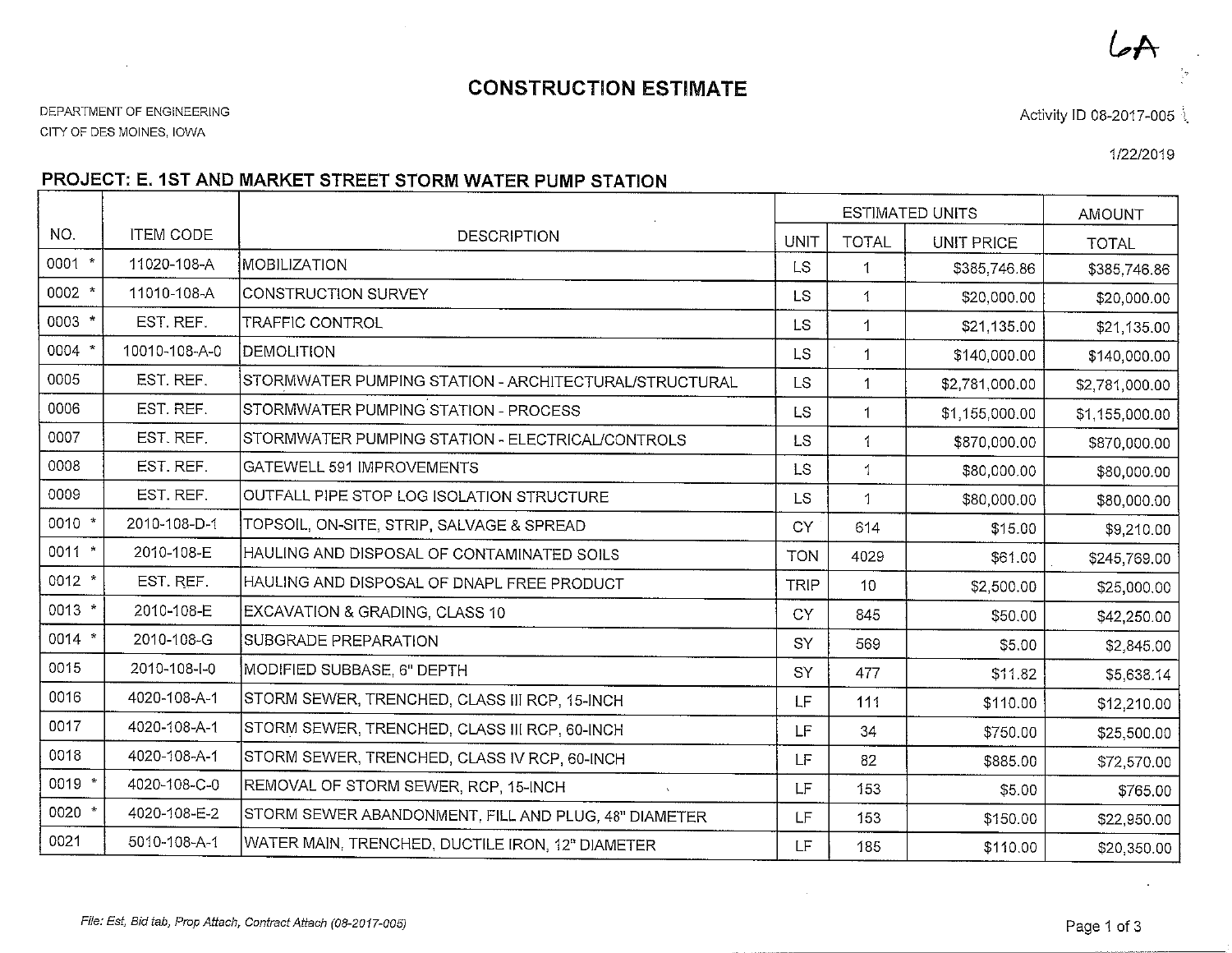|          |                  |                                                             |             |                | <b>ESTIMATED UNITS</b> | AMOUNT       |
|----------|------------------|-------------------------------------------------------------|-------------|----------------|------------------------|--------------|
| NO.      | <b>ITEM CODE</b> | DESCRIPTION                                                 | <b>UNIT</b> | <b>TOTAL</b>   | UNIT PRICE             | <b>TOTAL</b> |
| 0022     | 5010-108-C-1     | FITTING, DUCTILE IRON, MECHANICAL JOINT, 12"x12" TEE        | EA          | 1              | \$2,000.00             | \$2,000.00   |
| 0023     | 5010-108-C-1     | FITTING, DUCTILE IRON, MECHANICAL JOINT, 12" 90 DEGREE BEND | EA          | $\mathbf{1}$   | \$1,500.00             | \$1,500.00   |
| 0024     | 5010-108-C-1     | FITTING, DUCTILE IRON, MECHANICAL JOINT, 16" CAP            | EA          | $\mathbf{1}$   | \$2,800.00             | \$2,800.00   |
| 0025     | 5010-108-C-1     | FITTING, DUCTILE IRON, 12" PIPE ISOLATION COUPLING          | EA          | $\overline{2}$ | \$1,000.00             | \$2,000.00   |
| 0026     | 5020-108-H-0     | <b>FIRE HYDRANT ASSEMBLY</b>                                | EA          | $\mathbf{1}$   | \$6,000.00             | \$6,000.00   |
| $0027$ * | EST. REF.        | PREPARE EXCAVATION FOR TAPPING SLEEVE AND VALVE             | EA          | $\mathbf{1}$   | \$4,000.00             | \$4,000.00   |
| 0028 *   | 5010-108-C-X     | TEMPORARY 12" CAP AND 2" BLOW OFF                           | EA          | $\overline{2}$ | \$2,500.00             | \$5,000.00   |
| 0029     | EST. REF.        | 32-LB MAGNESIUM ANODE                                       | EA          | 4              | \$200.00               | \$800.00     |
| 0030     | EST. REF.        | CATHODIC PROTECTION TEST STATION                            | EA          | 1              | \$500.00               | \$500.00     |
| 0031 *   | 2010-108-J-3     | REMOVAL OF WATER MAIN, CAST IRON, 12" DIAMETER              | LF          | 175            | \$5.00                 | \$875.00     |
| 0032     | 6010-108-A-0     | SPECIAL STRUCTURE 2501                                      | EA          | 1              | \$100,000.00           | \$100,000.00 |
| 0033     | 6010-108-A-0     | SPECIAL STRUCTURE 2502                                      | EA          | 1              | \$69,000.00            | \$69,000.00  |
| 0034     | 6010-108-A-0     | SPECIAL STRUCTURE 2503                                      | EA          | 1              | \$100,000.00           | \$100,000.00 |
| 0035     | 6010-108-E-0     | MANHOLE OR INTAKE ADJUSTMENT, MINOR                         | EA          | $\overline{4}$ | \$1,200.00             | \$4,800.00   |
| 0036     | 6010-108-G-0     | CONNECTION TO EXISTING MANHOLE                              | EA          | 1              | \$5,000.00             | \$5,000.00   |
| 0037     | 7010-108-A-0     | PAVEMENT, PCC, 8" THICKNESS                                 | SY          | 477            | \$100.00               | \$47,700.00  |
| 0038     | 7010-108-E-0     | CURB AND GUTTER, 18" WIDTH, 8" THICKNESS                    | LF          | 24             | \$40.00                | \$960.00     |
| 0039 *   | 7030-108-A-0     | REMOVAL OF SHARED USE PATH, HMA                             | SY          | 214            | \$11.00                | \$2,354.00   |
| $0040$ * | 7030-108-A-0     | REMOVAL OF DRIVEWAY, PCC                                    | SY          | 67             | \$11.00                | \$737.00     |
| 0041     | 7030-108-C-0     | SHARED USE PATH, PCC, 6" THICKNESS                          | SY          | 285            | \$75.00                | \$21,375.00  |
| 0042     | 7030-108-E-0     | SIDEWALK, PCC, 4"                                           | SY          | 31             | \$60.00                | \$1,860.00   |
| 0043     | 7030-108-H-0     | DRIVEWAY, PAVED, PCC, 8"                                    | <b>SY</b>   | 323            | \$80.00                | \$25,840.00  |
| 0044     | 7040-108-A-0     | FULL DEPTH PATCHES, PCC                                     | SY          | 92             | \$100.00               | \$9,200.00   |
| 0045 *   | 7040-108-H-0     | PAVEMENT REMOVAL, PCC                                       | SY          | 477            | \$10.00                | \$4,770.00   |
| 0046 *   | 7040-108-I-0     | CURB & GUTTER REMOVAL                                       | LF          | 24             | \$10.00                | \$240.00     |
|          |                  |                                                             |             |                |                        |              |

 $\lambda$ 

 $\sim$ 

 $\sim$